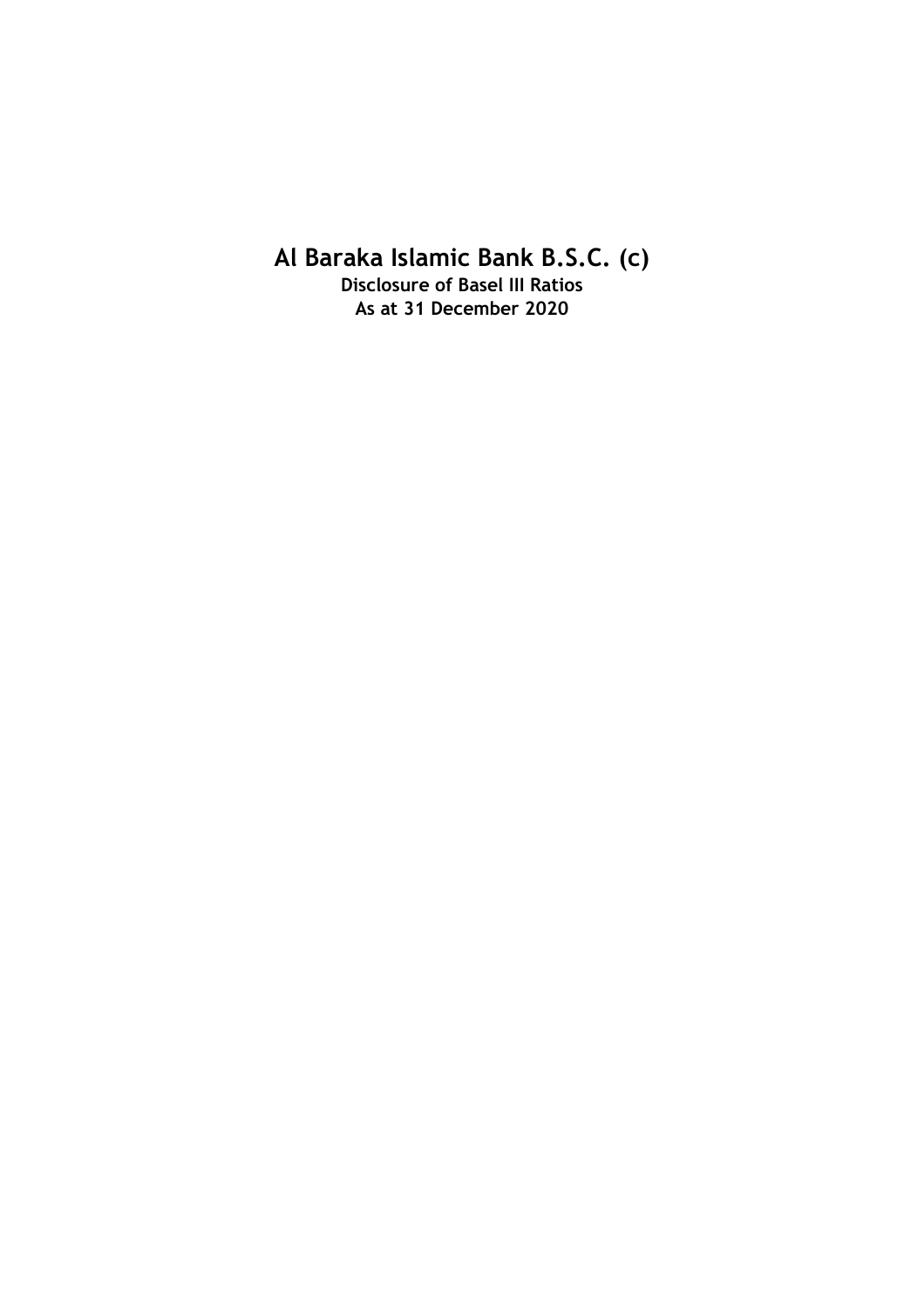## **Al Baraka Islamic Bank B.S.C. (c) Liquidity Coverage Ratio Disclosure As at 31 December 2020**

*BHD'000*

| <b>Liquidity Coverage Ratio (LCR) - Consolidated</b>                                                                                                                                                                                                                                                                                  | Factor       | <b>Total</b><br>Amount   | Amount with<br><b>Factor Applied   Factor Applied  </b> | <b>Amount with</b> |
|---------------------------------------------------------------------------------------------------------------------------------------------------------------------------------------------------------------------------------------------------------------------------------------------------------------------------------------|--------------|--------------------------|---------------------------------------------------------|--------------------|
| <b>Stock of HQLA</b>                                                                                                                                                                                                                                                                                                                  |              |                          | Q4 2020                                                 | Q3 2020            |
| A. Level 1 assets:                                                                                                                                                                                                                                                                                                                    |              |                          |                                                         |                    |
| Coins and banknotes<br>Qualified balances with the CBB                                                                                                                                                                                                                                                                                | 100%<br>100% | 12,641<br>8,419          | 12,641<br>8,419                                         | 12,551<br>13,885   |
| Debt securities/Sukuk issued by the CBB or the Government of Bahrain<br>Debt securities/Sukuk issued governments of GCC member states and their central banks;                                                                                                                                                                        | 100%<br>100% | 154,246<br>18,108        | 154,246<br>18,108                                       | 93,032<br>17,612   |
| Debt securities/Sukuk that can be monetised and issued or guaranteed by sovereigns, central banks, PSEs, IMF, BIS, ECB, EC, or MDBs<br>Debt securities/Sukuk issued in local currency by sovereign or the country's central bank, where the liquidity risk arises or the banks home country - given a non-0 percent Risk-weight (RW); | 100%         |                          |                                                         |                    |
| Debt securities/Sukuk issued in foreign currency by sovereign or central bank that does not exceed the value of the net cash outflow in the foreign currency caused by a stress scenario based on the bank's                                                                                                                          | 100%<br>100% | 60,304                   | 60,304                                                  | 50,153             |
| operations in the country where the liquidity risk arises from - given a non-0 percent RW<br><b>Total level 1 Assets</b>                                                                                                                                                                                                              |              |                          | 253,717                                                 | 187,233            |
| B. Level 2 assets (maximum of 40 percent Of HQLA)                                                                                                                                                                                                                                                                                     |              |                          |                                                         |                    |
| 1) Level 2A assets<br>Debt securities/Sukuk that can be issued and liquidated or guaranteed by sovereigns, central banks, PSEs, and qualified MDBs                                                                                                                                                                                    | Fine<br>85%  | 6,989                    | 5,940                                                   | 6,079              |
| Debt securities/Sukuk qualified for liquidation (including commercial paper)                                                                                                                                                                                                                                                          | 85%          | $\sim$                   |                                                         | $\sim$             |
| Qualified covered bonds                                                                                                                                                                                                                                                                                                               | 85%          |                          |                                                         |                    |
| 2) Level 2B assets (maximum of 15 percent of HQLA)<br>Debt securities/Sukuk (including commercial paper) issued by qualified non-financial institutions                                                                                                                                                                               | Fine<br>50%  | 2,767                    | 1,383                                                   | 1,432              |
| Qualified common equity shares                                                                                                                                                                                                                                                                                                        | 50%          | 1,459                    | 730                                                     | 743                |
| Total level 2 Assets (1+2)<br>Total value of stock of HQLA                                                                                                                                                                                                                                                                            |              |                          | 8,053                                                   | 8,254              |
|                                                                                                                                                                                                                                                                                                                                       |              |                          | 261,771                                                 | 195,487            |
| <b>Cash Outflows</b><br>A1. Retail Mudaraba, Wakala and Reverse Murabaha Deposits                                                                                                                                                                                                                                                     |              |                          |                                                         |                    |
| Demand deposits and term deposits (maturity within 30 days)<br>Stable deposits; and                                                                                                                                                                                                                                                   | 3%           | 89,716                   | 2,691                                                   | 2,631              |
| Less stable - retail deposits                                                                                                                                                                                                                                                                                                         | 10%          | 200,885                  | 20,088                                                  | 19,820             |
| Retail and Small Business Customers demand and fixed deposits (for overseas branches and subsidiaries)*<br>B. Unsecured Wholesale Mudaraba, Wakala and Reverse Murabaha Funding                                                                                                                                                       |              |                          |                                                         |                    |
| 1) Small business customer deposits:<br>Less stable deposits                                                                                                                                                                                                                                                                          | 10%          | 40,329                   | 4,033                                                   | 4,278              |
| Term deposits with remaining maturity over 30 days                                                                                                                                                                                                                                                                                    | 0%           | 3,641                    |                                                         |                    |
| 2) Operational deposits generated by clearing, custody, and cash management:                                                                                                                                                                                                                                                          | 25%          | $\sim$                   |                                                         | $\sim$             |
| 3) Deposits from non-financial institutions, sovereign, central banks, multilateral                                                                                                                                                                                                                                                   |              |                          |                                                         |                    |
| development banks, PSEs, and Bahrain's Social Insurance Organization and<br>GCC PIFs where PIF is a controller of the bank.                                                                                                                                                                                                           | 40%          | 140,437                  | 56,175                                                  | 50,657             |
| [4] Deposits from Financial Institutions and other legal entity corporations.                                                                                                                                                                                                                                                         | 100%         | 103,972                  | 103,972                                                 | 96,238             |
|                                                                                                                                                                                                                                                                                                                                       |              |                          |                                                         |                    |
| C. Secured Funding<br>Backed by level 1 assets or with central banks                                                                                                                                                                                                                                                                  | 0%           |                          |                                                         |                    |
| Backed by level 2A assets<br>Secured funding transactions with domestic sovereign, PSE's or multilateral development banks that are not baked by level 1 or 2A assets                                                                                                                                                                 | 15%<br>25%   | $\overline{\phantom{a}}$ |                                                         | $\sim$             |
| Backed by other level 2B assets<br>All others                                                                                                                                                                                                                                                                                         | 50%<br>100%  | 2,446                    | 2,446                                                   | $\sim$             |
|                                                                                                                                                                                                                                                                                                                                       |              |                          |                                                         |                    |
| D. Other Cash Outflow<br>Net Shari'a-compliant hedging contract cash outflow                                                                                                                                                                                                                                                          | 100%         | 143                      | 143                                                     | $\sim$ 10 $\pm$    |
| Asset-backed securities, covered sukuks, and other structured financing instruments<br>Asset-backed commercial sukuk, securities investment vehicles, and other similar financing tool                                                                                                                                                | 100%<br>100% |                          |                                                         |                    |
| Committed: credit and liquidity facilities given by bank to:<br>Retail and small business customers, including credit cards (from amount not used)                                                                                                                                                                                    | 5%           | 4,103                    | 205                                                     | 215                |
| Non-financial corporates, sovereigns and central banks, PSEs and multilateral development banks (from amount not used) - Credit                                                                                                                                                                                                       | 10%          | 566                      | 57                                                      | 63                 |
| Non-financial corporates, sovereigns and central banks, PSEs and multilateral development banks (from amount not used) - Liquidity<br>Banks subject to prudential supervision (from amount not used)                                                                                                                                  | 30%<br>40%   | $\sim$                   |                                                         |                    |
| Other financial institutions (including securities firms and insurance firms) (from amount not used) - Credit<br>Other financial institutions (including securities firms and insurance firms) (from amount not used) - Liquidity                                                                                                     | 40%<br>100%  | $\sim$                   |                                                         | $\sim$<br>$\sim$   |
| Other legal entities (from amount not used)<br>Other Contingent Funding Obligations:                                                                                                                                                                                                                                                  | 100%         |                          |                                                         |                    |
| Guarantees, LCs, revocable credit and liquidity facilities, non-contractual commitments                                                                                                                                                                                                                                               | 5%           | 93,473                   | 4,674                                                   | 7,555              |
| Customer short positions that are covered by other customers' collateral<br>Increased liquidity needs related to the potential for valuations changes on posted collateral                                                                                                                                                            | 50%<br>20%   | $\sim$                   |                                                         | $\sim$             |
| Other contractual cash outflows                                                                                                                                                                                                                                                                                                       | 100%         | 6,121                    | 6,121                                                   | 2,890              |
| <b>Total Cash Outflow</b>                                                                                                                                                                                                                                                                                                             |              |                          | 200,605                                                 | 184,349            |
| <b>Cash Inflows</b>                                                                                                                                                                                                                                                                                                                   |              |                          |                                                         |                    |
| A. Secured lending transactions backed by the following asset category<br>Level 1 assets                                                                                                                                                                                                                                              | 0%           | $\sim$                   |                                                         | $\sim$             |
| Level 2A assets<br>Level 2B assets                                                                                                                                                                                                                                                                                                    | 15%<br>50%   |                          |                                                         | $\sim$             |
| Margin lending backed by all other collateral                                                                                                                                                                                                                                                                                         | 50%          | $\sim$                   |                                                         | $\sim$             |
| Other collateral                                                                                                                                                                                                                                                                                                                      | 100%         | $\sim$                   |                                                         | $\sim$             |
| B. Committed facilities - credit and liquidity facilities given to banks                                                                                                                                                                                                                                                              | 0%           | $\sim$                   |                                                         | $\sim$             |
| C. Other inflows by<br>Retail and small business customer                                                                                                                                                                                                                                                                             | 50%          | 3,668                    | 1,834                                                   | 1,740              |
| Non-retail customers:<br>1. Financial institutions and central banks                                                                                                                                                                                                                                                                  | 100%         | 102,510                  | 102,510                                                 | 132,993            |
| 2. Non-financial institutions                                                                                                                                                                                                                                                                                                         | 50%          | 11,943                   | 5,972                                                   | 4,013              |
| Operational deposits held at other financial institutions                                                                                                                                                                                                                                                                             | 0%           | 3,856                    |                                                         | $\sim$             |
| D. Other net Shari'a-compliant hedging contract cash inflows; and                                                                                                                                                                                                                                                                     | 100%         | 76                       | 76                                                      | 352                |
| E. Other contractual cash inflows                                                                                                                                                                                                                                                                                                     | 100%         | 15,711                   | 15,711                                                  | 16,232             |
| <b>Total Cash Inflows</b>                                                                                                                                                                                                                                                                                                             |              |                          | 126,103                                                 | 155,330            |
| Net cash outflow = total cash outflow - total cash inflow or lowest value (75 percent of total cash outflow)                                                                                                                                                                                                                          |              |                          | 74,502                                                  | 46,087             |

The Liquidity Coverage Ratio (LCR) is aimed at assessing the Bank's ability to meet the liquidity requirements in the short term (1 month), and must be maintained at/or above the minimum regulatory limit of 100% at all times. The Bank's quarterly average of daily consolidated LCR as of Q4 2020 stood at 351% and the above are the details of the daily averages computed throughout the quarter (including Itqan capital and Al Baraka Bank *Pakistan) as compared to Q3 2020. It is worth noting that in light of the COVID-19 pandemic, the CBB has introduced relaxed regulatory limits which temporarily require maintaining a minimum LCR of 80%.*

Al Baraka Islamic Bank maintains ~BHD 261 million (post-haircut) as HQLA versus an average net cash-outflow of ~BHD 74 million. Furthermore, the daily average LCR for the month of December 2020 was 370% on a *consolidated basis, and 857% on a solo basis. Debt securities/ Sukuk issued by the CBB and government of Bahrain formed the major portion of the Bank's HQLA.*

#### *General Disclosures:*